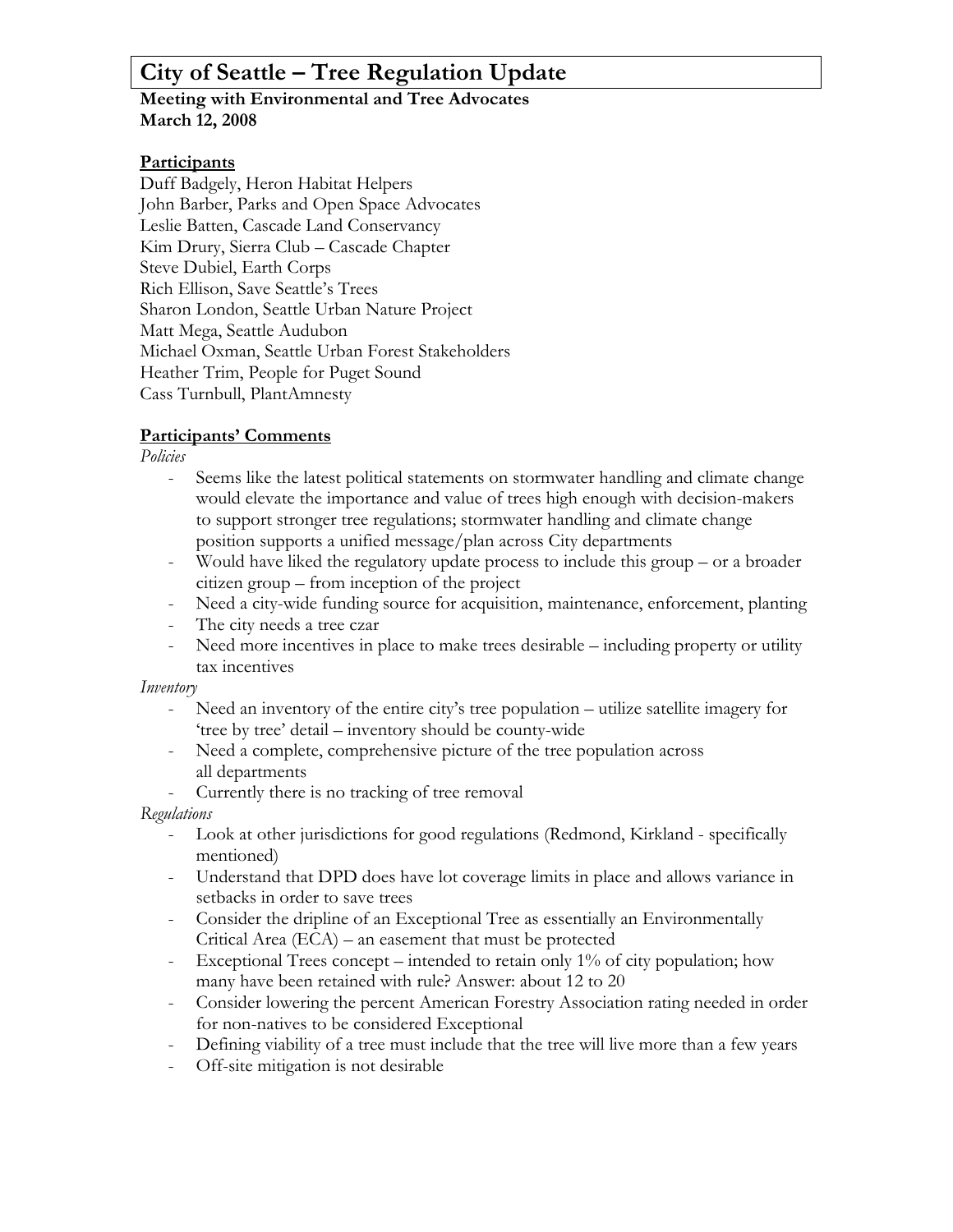# **City of Seattle – Tree Regulation Update**

### **Meeting with Environmental and Tree Advocates March 12, 2008**

- Problem with Exceptional Trees is that it focuses on one tree instead of best tree (or group of trees) for the site. The City should push the design of development so that we can get the most viable trees saved.
- Offer education or rewards for tree retention
- Similar to the noxious weed list, have an obnoxious tree list (or perhaps the opposite: trees that count – trees we want to have)
- Maintenance of steep slopes is a problem if you are building next to an ECA you must restore any damage you caused
- Tree protection for Great Blue Heron area only lasts from Feb 1 to Aug 1. Why not all year? It is needed all year.
- Value must include wildlife habitat contribution, especially in certain areas shorelines, riparian, buffers – should be part of the equation on which trees to retain

### *Permit*

- Permit system seems necessary to administer and track tree activity in the city
- Having a permit review process provides an opportunity for discourse, education, and negotiation
- As George Washington stated "illicit tree cutting is 'wrong'" if you don't have a good reason, then you shouldn't be able to remove a tree
- Fees from permits should be dedicated to the Urban Forestry program
- Like the City of Kirkland's density concept and requiring the last one or two trees on a lot to be replaced if removed; this could prevent clearing on half of the lots

## *Construction*

- Need stronger protection rules during construction current regulations inadequate
- Require construction bonds for tree protection during development
- Have a five-year bond for retroactive action for damaged trees by development put a price per tree (a reverse "bounty")

## *Enforcement*

- Enforcement is essential; doesn't seem like that is happening now
- Use aerial photos as part of the enforcement tools
- Set strong examples early to let people know that rules have changed
- Need more inspectors

## *Maintenance*

- Should require certification to operate as arborist in Seattle at least ISA certified
- Preservation will depend on qualified arborists
- City could provide tree service to help people maintain and care for their trees *Other Issues Identified* 
	- How City deals with the whole package all departments will be important.
	- One problem is with large houses and the amount of space they take up on lots, leaving little room for trees
	- Promoting detached accessory dwelling units negatively impacts tree retention efforts
	- WSDOT needs to develop maintenance and protection plans for trees in their corridor – City needs to partner with other major landowners in the city
	- Industrial areas should be required to contribute more to the canopy goals
	- Light rail landings  $=$  tree massacre. Where is SEPA?
	- Construction taging areas are notorious locations for tree removal
	- Need more education about invasive species